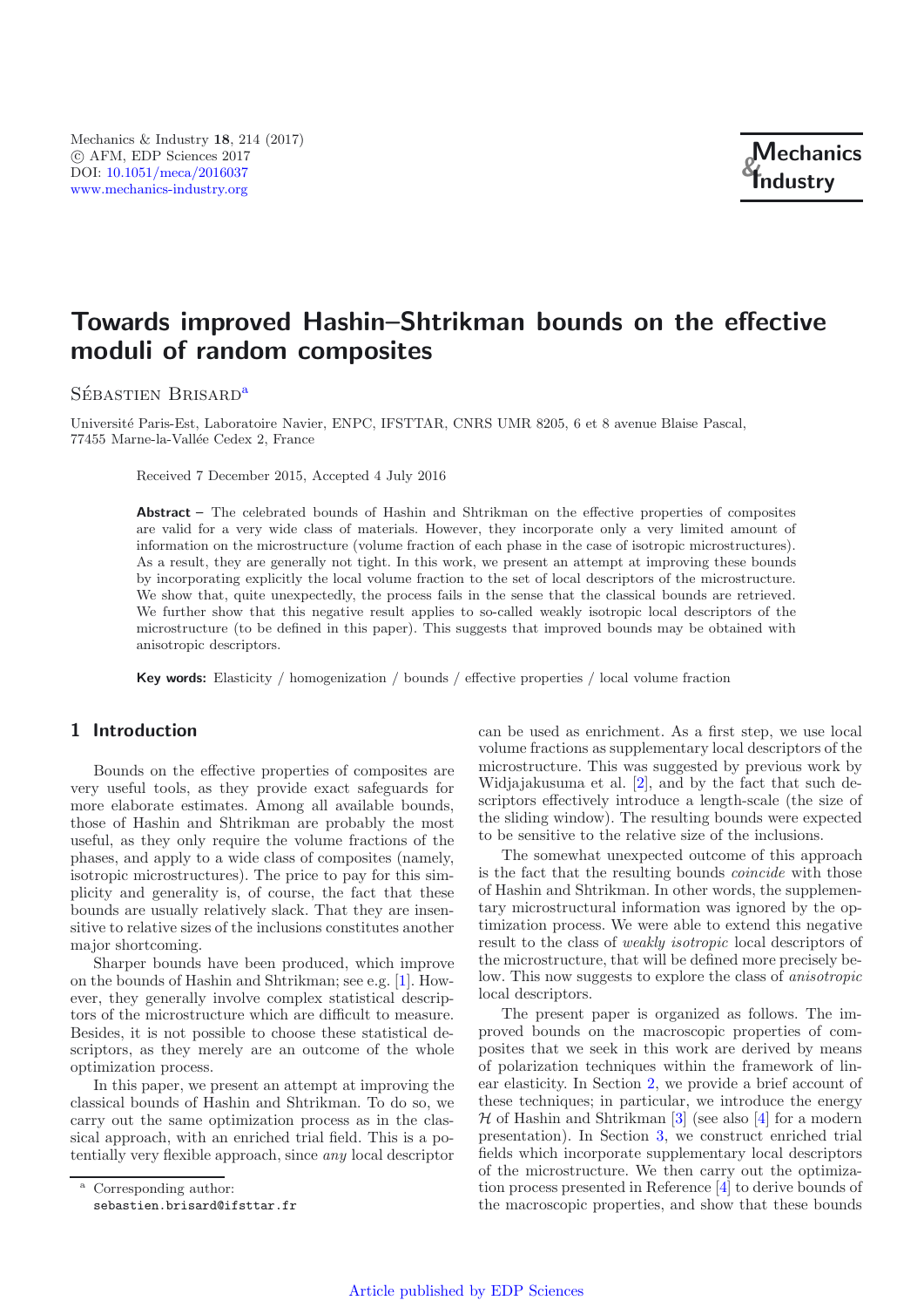fail to improve on the classical bounds of Hashin and Shtrikman [\[5](#page-4-4)]. This negative result is then extended to *weakly isotropic* local descriptors of the microstructure. Section [4](#page-4-5) closes this paper with a few thoughts on how to overcome the limitation highlighted in Section [3.](#page-2-0)

It should be noted that this paper makes use of the classical terminology of *apparent* stiffness and *statistical volume element* (SVE) [\[6,](#page-4-6) [7\]](#page-4-7).

## <span id="page-1-0"></span>**2 Polarization techniques for linear elasticity**

The standard presentation of these techniques requires the use of the Green operator for strains of a *bounded* domain, which is generally unknown. Following Willis [\[4\]](#page-4-3), it is usually replaced with the Green operator for strains of the whole space  $\mathbb{R}^d$  by means of a heuristic approximation, which was only recently justified by Brisard et al. [\[8\]](#page-4-8), as summarized below.

We consider a linearly elastic heterogeneous material occupying the d-dimensional domain  $\Omega$  characterized by its indicator function  $\chi$ 

$$
\chi(\mathbf{x}) = \begin{cases} 1 & \text{if } \mathbf{x} \in \Omega, \\ 0 & \text{otherwise.} \end{cases}
$$
 (1)

For  $\mathbf{x} \in \Omega$ ,  $C(\mathbf{x})$  denotes the local elastic stiffness of the composite, while  $C_0$  denotes the (as yet unspecified) elastic stiffness of the so-called reference material.

#### <span id="page-1-1"></span>**2.1 The modified Lippmann–Schwinger equation**

The modified Lippmann–Schwinger Equation [\(2\)](#page-1-1) requires the fourth-order Green operator for strains  $\Gamma_0^{\infty}$  of the unbounded domain  $\mathbb{R}^d$ , associated with the reference material  $C_0$ . In a prestressed, unbounded, homogeneous material with stiffness  $C_0$ , it relates the local strain to the applied (possibly inhomogeneous) prestress. A more precise definition of this operator can be found elsewhere  $(e.g. [4, 8-11]).$  $(e.g. [4, 8-11]).$  $(e.g. [4, 8-11]).$  $(e.g. [4, 8-11]).$  $(e.g. [4, 8-11]).$ 

<span id="page-1-2"></span>The following modified Lippmann–Schwinger equa-tion is introduced [\[8](#page-4-8)], with unknown  $\tau$  (the stress polarization), supported in  $\Omega$ 

$$
\left(\mathsf{C} - \mathsf{C}_0\right)^{-1} : \tau + \Gamma_0^{\infty} \left[\tau - \chi \overline{\tau}\right] = \mathsf{E},\tag{2}
$$

where the loading parameter E is a symmetric, secondorder tensor. In the remainder of this paper, overlined quantities denote volume averages over the domain  $\Omega$ 

$$
\overline{\tau} = \frac{1}{\text{vol}\,\Omega} \int_{\mathbf{x}\in\Omega} \tau(\mathbf{x}) \,\mathrm{d}\mathbf{x}.\tag{3}
$$

From the solution  $\tau$  to Equation [\(2\)](#page-1-1), it is possible to construct a strain (resp. stress) field  $\varepsilon$  (resp.  $\sigma$ ) as follows

$$
\varepsilon = \mathsf{E} - \Gamma_0^{\infty} [\tau - \chi \overline{\tau}], \tag{4a}
$$

$$
\sigma = \mathsf{C}_0 : \varepsilon + \tau = \mathsf{C} : \varepsilon,\tag{4b}
$$

<span id="page-1-3"></span>and it can be shown [\[8](#page-4-8)] that  $\sigma$  thus constructed is divergence-free in Ω and that, *provided the domain* Ω *is ellipsoidal,*  $\overline{\epsilon} = \mathsf{E}$ . In other words

- 1. the loading parameter E coincides with the macroscopic strain,
- 2.  $\varepsilon$  is a compatible strain field,
- 3.  $\sigma$  is an equilibrated stress field,
- 4.  $\varepsilon$  and  $\sigma$  are associated through the local constitutive law of the heterogeneous material.

Therefore, Equations [\(2\)](#page-1-1) and [\(4\)](#page-1-2) provide the solution to a new auxiliary problem (elastic equilibrium of the SVE) from which the apparent stiffness  $C^{app}(\mathsf{C}_0)$  can be defined

$$
\overline{\sigma} = C^{\rm app}(C_0) : \overline{\varepsilon} = C^{\rm app}(C_0) : E. \tag{5}
$$

It should be noted that the apparent stiffness introduced above depends on the stiffness of the reference material,  $\mathsf{C}_0$ . It can be shown  $[8]$  $[8]$  that it is positive definite, and bounded from below (resp. above) by the apparent stiffness relating to static (resp. kinematic) uniform boundary conditions (defined in e.g. [\[12\]](#page-4-10)). As a consequence, the apparent stiffness defined through Equation [\(5\)](#page-1-3) is consistent in the homogenization sense: for statistically homogeneous and ergodic materials, it tends to the effective stiffness as the size of the domain  $\Omega$  grows to infinity, regardless of the size of the SVE  $\Omega$ .

#### **2.2 The principle of Hashin and Shtrikman**

For any trial field  $\hat{\tau}$ , the energy of Hashin and Shtrikman is defined as follows

<span id="page-1-4"></span>
$$
\mathcal{H}(\hat{\tau}) = \overline{\hat{\tau}} : \mathsf{E} - \frac{1}{2}\hat{\tau} : (\mathsf{C} - \mathsf{C}_0)^{-1} : \hat{\tau} - \frac{1}{2}\hat{\tau} : \Gamma_0^{\infty} [\hat{\tau} - \chi \overline{\hat{\tau}}].
$$
\n(6)

It can be shown [\[8](#page-4-8)] that the solution  $\tau$  to the modified Lippmann–Schwinger Equation [\(2\)](#page-1-1) is a critical point of H. Furthermore

$$
\frac{1}{2}E : C^{app}(C_0) : E = \frac{1}{2}E : C_0 : E + \mathcal{H}(\tau). \tag{7}
$$

The extremum principle of Hashin and Shtrikman can then be stated under further assumptions on the stiffness of the reference material

1. if  $C(\mathbf{x}) \leq C_0$  for all  $\mathbf{x} \in \Omega$ , then H is minimal at  $\tau$ , and for any trial field  $\hat{\tau}$ 

$$
\frac{1}{2}E : C^{app}(C_0) : E \le \frac{1}{2}E : C_0 : E + \frac{1}{2} \mathcal{H}(\hat{\tau}), \quad (8)
$$

2. if  $C(\mathbf{x}) \geq C_0$  for all  $\mathbf{x} \in \Omega$ , then H is maximal at  $\tau$ , and for any trial field  $\hat{\tau}$ 

$$
\frac{1}{2}E : C^{\mathrm{app}}(C_0) : E \ge \frac{1}{2}E : C_0 : E + \mathcal{H}(\hat{\tau}), \qquad (9)
$$

where inequalities between fourth-order tensors should be understood in the sense of the underlying quadratic forms.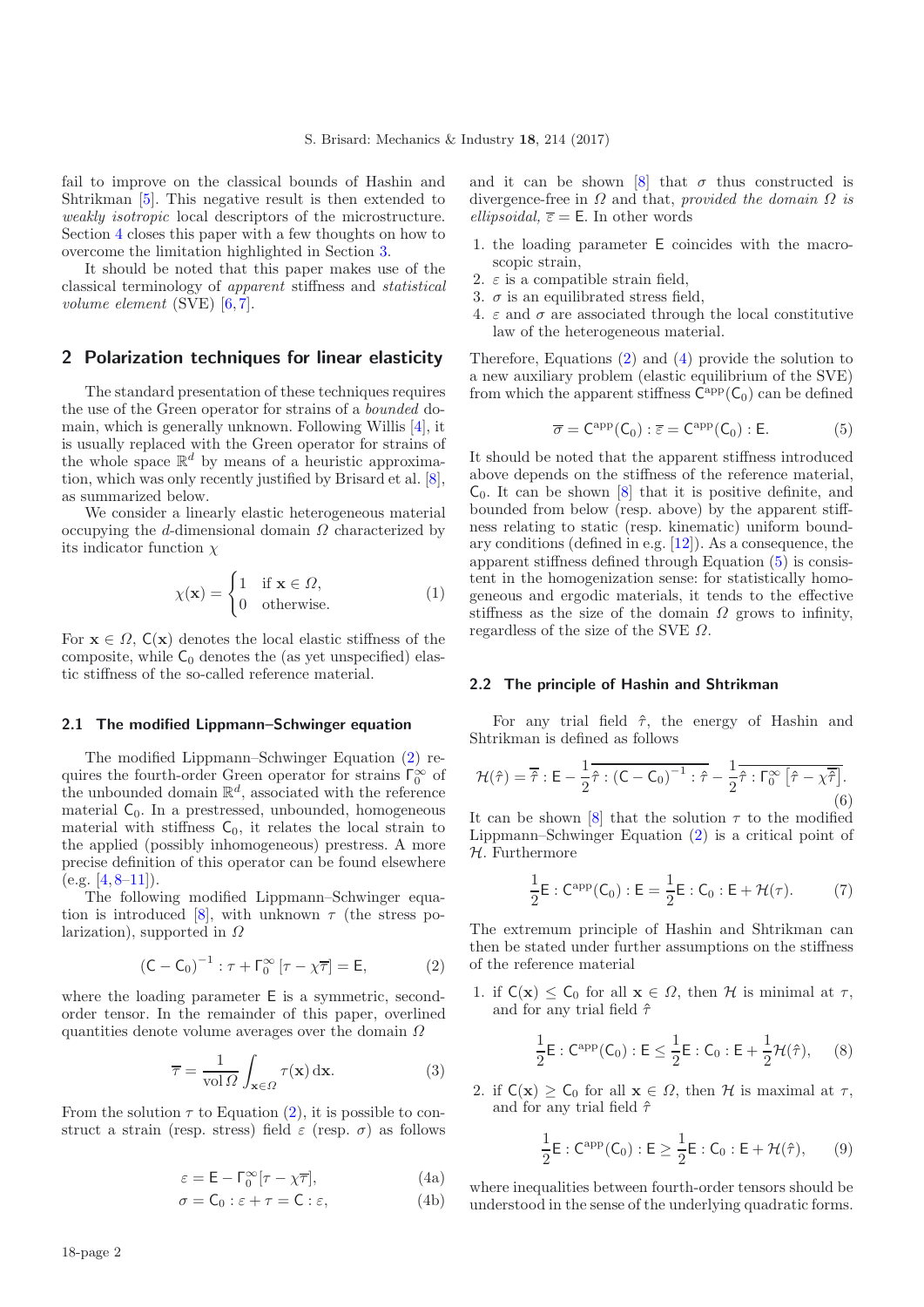#### <span id="page-2-4"></span>**2.3 The classical bounds of Hashin and Shtrikman**

In this section, and in the remainder of this paper, Greek indices always refer to material phases. Besides, random variables are indexed by  $\omega$ .

<span id="page-2-3"></span>The celebrated bounds of Hashin and Shtrikman were initially derived in [\[5](#page-4-4)]; a more modern proof was proposed by Willis [\[4\]](#page-4-3), who also considered the case of ellipsoidal distributions. Extension to ellipsoidal inclusions with different ellipsoidal distributions is due to Ponte Castañeda and Willis [\[13\]](#page-4-11). The random composite under consideration is made of N linearly elastic, perfectly bounded phases. For  $\alpha = 1, ..., N$  and  $\mathbf{x} \in \Omega$ ,  $\chi_{\alpha}(\mathbf{x}; \omega)$  denotes the indicator function at point **x** of phase  $\alpha$ ;  $f_{\alpha}$  denotes the volume fraction of phase  $\alpha$ :  $f_{\alpha} = \langle \chi_{\alpha} \rangle_{\omega}$  (where angle brackets denote ensemble averages). The local stiffness of the composite reads

$$
\mathsf{C}(\mathbf{x};\omega) = \sum_{\alpha=1}^{N} \chi_{\alpha}(\mathbf{x};\omega) \mathsf{C}_{\alpha}, \tag{10}
$$

<span id="page-2-1"></span>where  $C_{\alpha}$  denotes the stiffness of phase  $\alpha$ . To derive the bounds of Hashin and Shtrikman, the following trial field is selected N

$$
\hat{\tau}(\mathbf{x};\omega) = \sum_{\alpha=1}^{N} \chi_{\alpha}(\mathbf{x};\omega)\hat{\tau}_{\alpha},
$$
\n(11)

where  $\hat{\tau}_1, \ldots, \hat{\tau}_N$  are N *deterministic* symmetric, secondorder tensors. Assuming that the reference medium is stiffer than all phases of the composite, Equation [\(8\)](#page-1-4) gives

$$
\frac{1}{2} \mathsf{E} : \mathsf{C}^{\mathrm{app}}(\mathsf{C}_0; \omega) : \mathsf{E} \le \frac{1}{2} \mathsf{E} : \mathsf{C}_0 : \mathsf{E} + \mathcal{H}(\hat{\tau}_1, \dots, \hat{\tau}_N; \omega), \tag{12}
$$

where  $\mathcal{H}(\hat{\tau}_1,\ldots,\hat{\tau}_N;\omega)=\mathcal{H}(\hat{\tau};\omega)$  is a quadratic form of  $\hat{\tau}_1,\ldots,\hat{\tau}_N$ . Taking the ensemble average in Equation [\(12\)](#page-2-1) and passing to the limit of infinite domains  $\Omega$  leads to

$$
\frac{1}{2}\mathsf{E}:\mathsf{C}^{\text{eff}}:\mathsf{E}\leq\frac{1}{2}\mathsf{E}:\mathsf{C}_0:\mathsf{E}+\langle\mathcal{H}(\hat{\tau}_1,\ldots,\hat{\tau}_N;\omega)\rangle_{\omega},\quad(13)
$$

where Ceff denotes the effective stiffness of the composite. The ensemble average  $\langle \mathcal{H}(\hat{\tau}_1,\ldots,\hat{\tau}_N;\omega) \rangle_\omega$  is a deterministic quadratic form of  $\hat{\tau}_1, \ldots, \hat{\tau}_N$ . It can be minimized with respect to these parameters, in order to produce the sharpest bounds on the effective stiffness in Equation [\(13\)](#page-2-2). For a wide class of composites, the resulting bound can be computed explicitly [\[4](#page-4-3), [13](#page-4-11)]; for isotropic composites, these bounds depend on the volume fraction and stiffness of each phase only.

# <span id="page-2-0"></span>**3 Towards improved bounds on the effective moduli?**

#### **3.1 Construction of enriched trial fields**

The trial field [\(11\)](#page-2-3) considered by Hashin and Shtrikman [\[5](#page-4-4)] includes one point microstructural information only: the polarization stress at point  $\mathbf{x} \in \Omega$  is totally defined by the phase at **x**. Our aim in the present paper is to produce sharper bounds, by providing more microstructural information to the optimization process described in Section [2.3.](#page-2-4) In other words, we will consider an enrichment of the trial fields [\(11\)](#page-2-3).

As already argued in Reference [\[2](#page-4-1)], the local volume fraction is a local descriptor of the microstructure which is believed to play a significant role on the macroscopic properties; we propose trial fields that incorporate this descriptor.

The local volume fraction is defined in this paper as the volume fraction of a specified phase contained in a sliding window of specified size. The present derivation is restricted to spherical windows of radius a. The local volume fraction of phase  $\alpha$  at point  $\mathbf{x} \in \Omega$  is the following quantity

$$
\tilde{f}_{\alpha}(\mathbf{x}, a; \omega) = \frac{1}{W} \int_{\|\mathbf{y}\| \le a} \chi_{\alpha}(\mathbf{x} + \mathbf{y}; \omega) \, \mathrm{d}\mathbf{y}, \qquad (14)
$$

<span id="page-2-5"></span><span id="page-2-2"></span>where W denotes the volume of the spherical window. The local volume fraction is a random field; its expectation coincides with the global volume fraction  $f_{\alpha}$ . The  $\tilde{f}_{\alpha}$ are linearly dependent; indeed,  $\tilde{f}_1 + \cdots + \tilde{f}_N = 1$ . As a consequence, only the  $\tilde{f}_1, \ldots, \tilde{f}_{N-1}$  should be included in the proposed enriched trial field.

For the sake of simplicity, the remainder of this paper is restricted to two phase materials  $(N = 2)$ . Therefore, the only local descriptor of the microstructure to be considered is the local volume fraction of phase 1, which will be abusively called *the* local volume fraction, and denoted  $\hat{f}$ ; besides, the radius a of the spherical window will also be dropped, so that we will write  $\tilde{f}(\mathbf{x}; \omega)$  rather than  $\tilde{f}_1(\mathbf{x}, a; \omega)$ . We consider trial fields which are polynomials of the local volume fraction

$$
\hat{\tau}(\mathbf{x};\omega) = \sum_{\alpha=1}^{2} \sum_{k=0}^{p} \chi_{\alpha}(\mathbf{x};\omega) \tilde{f}(\mathbf{x};\omega)^{k} \hat{\tau}_{\alpha k},
$$
(15)

where  $\hat{\tau}_{\alpha k}$  is a deterministic (symmetric) tensor. Obviously, the classical trial field  $(11)$  is retrieved with  $p = 0$ ;  $p \geq 1$  effectively leads to an enrichment of the set of trial fields. In turn, this enrichment is expected to lead to sharper bounds on the effective properties of the microstructure.

#### **3.2 Evaluation of the energy of Hashin and Shtrikman**

Following the approach described in Section [2.3,](#page-2-4) we must evaluate the ensemble average of  $H$  for the trial field specified by Equation  $(15)$ . Each term of  $H$  is evaluated separately below. Introducing the following moments of the local volume fraction

$$
Y_{\alpha k}(\mathbf{x}) = \langle \chi_{\alpha}(\mathbf{x}; \omega) \tilde{f}(\mathbf{x}; \omega)^k \rangle_{\omega}
$$
(16)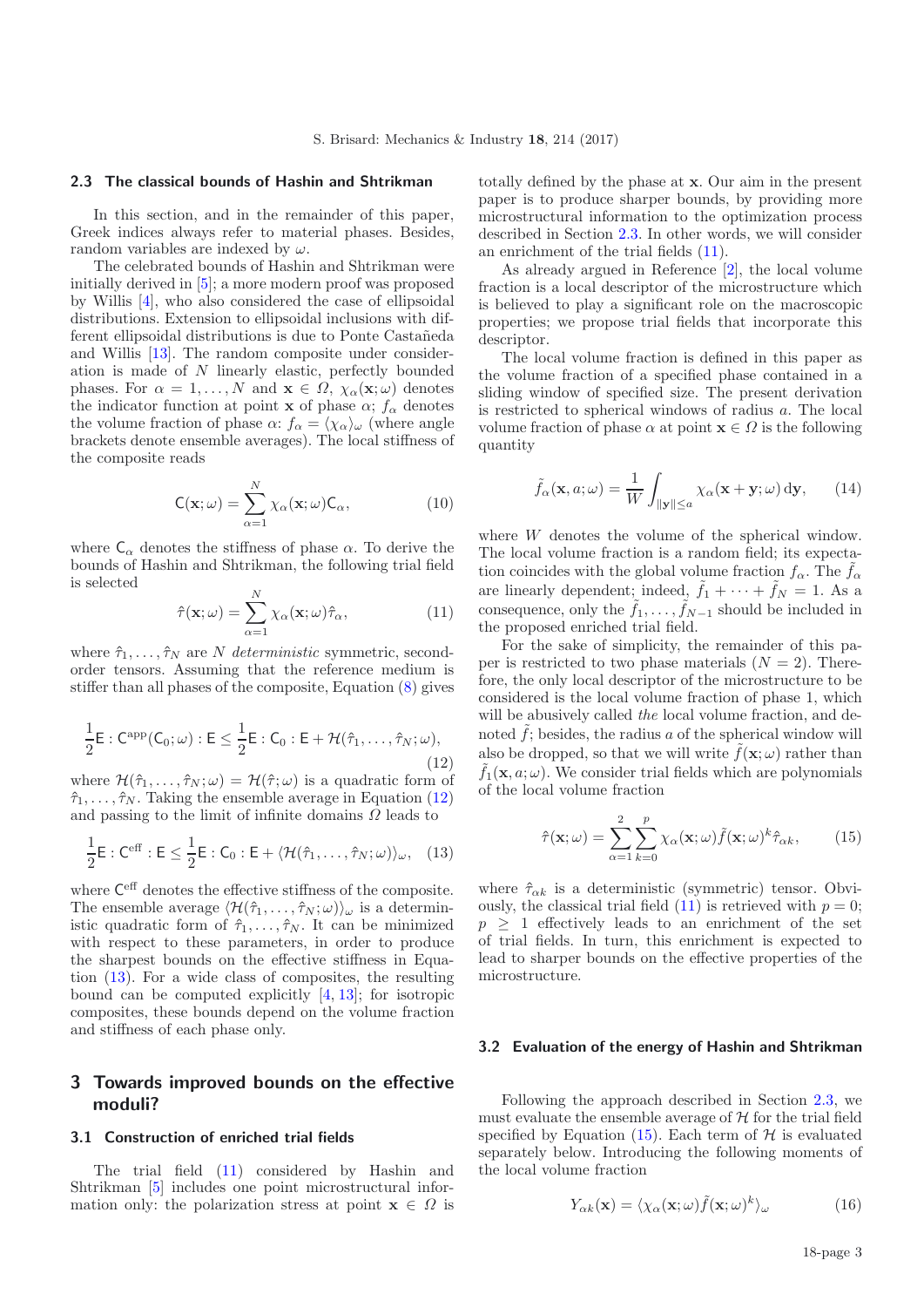<span id="page-3-0"></span>it is readily verified that for statistically homogeneous materials,  $Y_{\alpha k}$  does not depend on the observation point **x**. Indeed,

$$
Y_{\alpha k}(\mathbf{x}) = \frac{1}{W^k} \langle \chi_{\alpha}(\mathbf{x}; \omega) \prod_{i=1}^k \int_{\|\mathbf{y}_i\| \le a} \chi_1(\mathbf{x} + \mathbf{y}_i; \omega) \, d\mathbf{y}_i \rangle_{\omega}
$$
  
= 
$$
\frac{1}{W^k} \int_{\|\mathbf{y}_1\|, \dots, \|\mathbf{y}_k\| \le a} \langle \chi_{\alpha}(\mathbf{x}; \omega) \prod_{i=1}^k \chi_1(\mathbf{x} + \mathbf{y}_i; \omega) \rangle_{\omega}
$$
  
 $\times d\mathbf{y}_1 \cdots d\mathbf{y}_k$ ,

and the integrand in the last line does not depend on **x**, due to statistical homogeneity. Evaluation of the first term of  $\langle \mathcal{H}(\hat{\tau}) \rangle$  is trivial

<span id="page-3-1"></span>
$$
\langle \hat{\tau} \rangle = \sum_{\alpha=1}^{2} \sum_{k=0}^{p} Y_{\alpha k} \hat{\tau}_{\alpha k}.
$$
 (17)

The second term of the ensemble-averaged energy of Hashin and Shtrikman reads

$$
\frac{1}{2}\langle \hat{\tau} : (\mathsf{C} - \mathsf{C}_0)^{-1} : \hat{\tau} \rangle = \langle \frac{1}{2V} \int_{\mathbf{x} \in \Omega} \sum_{\alpha, \beta, h, k} \times \langle \mathbf{x} : \omega \rangle \chi_{\beta}(\mathbf{x}; \omega) f(\mathbf{x}; \omega)^{h+k} \cdot \hat{\tau}_{\alpha h} : [\mathsf{C}(\mathbf{x}; \omega) - \mathsf{C}_0]^{-1} : \hat{\tau}_{\beta k} \, \mathrm{d}\mathbf{x} \rangle_{\omega},
$$

where  $V$  denotes the volume of the domain  $\Omega$ . Observing that  $\chi_{\alpha}(\mathbf{x};\omega)\chi_{\beta}(\mathbf{x};\omega) = 0$  for  $\alpha \neq \beta$ , and that  $\chi_{\alpha}(\mathbf{x};\omega)C(\mathbf{x};\omega)=\chi_{\alpha}(\mathbf{x};\omega)C_{\alpha}$  we finally find

$$
\langle \hat{\tau} : (\mathsf{C} - \mathsf{C}_0)^{-1} : \hat{\tau} \rangle = \sum_{\alpha, h, k} Y_{\alpha, h + k} \hat{\tau}_{\alpha h} : (\mathsf{C}_{\alpha} - \mathsf{C}_0)^{-1} : \hat{\tau}_{\alpha k}.
$$
\n(18)

Evaluation of the last term is more complex ; first, application of the Green operator for strains is written as a convolution product

$$
\begin{aligned}\n\hat{\tau} : \Gamma_0^{\infty} \left[ \hat{\tau} - \chi \overline{\hat{\tau}} \right] &= \frac{1}{V} \int_{\mathbf{x}, \mathbf{y} \in \Omega} \\
&\times \hat{\tau}(\mathbf{x}) : \Gamma_0^{\infty}(\mathbf{y} - \mathbf{x}) : \left[ \hat{\tau}(\mathbf{y}) - \overline{\hat{\tau}} \right] \mathrm{d}\mathbf{x} \, \mathrm{d}\mathbf{y},\n\end{aligned}
$$

where the above integral should be understood in the sense of principal values (see e.g. [\[14\]](#page-4-12)). Substituting in the above equation the general form [\(15\)](#page-2-5) of the trial field, and taking the ensemble average leads to

$$
\langle \hat{\tau} : \Gamma_0^{\infty} * (\hat{\tau} - \chi \overline{\hat{\tau}}) \rangle = \frac{1}{V} \sum_{\alpha, \beta, h, k} \int_{\mathbf{x}, \mathbf{y} \in \Omega}
$$

$$
\times \left[ Z_{\alpha h, \beta k}(\mathbf{y} - \mathbf{x}) - Y_{\alpha h} Y_{\beta k} \right] \hat{\tau}_{\alpha h} : \Gamma_0^{\infty}(\mathbf{y} - \mathbf{x}) : \hat{\tau}_{\beta k} \, \mathrm{d}\mathbf{x} \, \mathrm{d}\mathbf{y}
$$

where

$$
Z_{\alpha h,\beta k}(\mathbf{x},\mathbf{y}) = \langle \chi_{\alpha}(\mathbf{x};\omega) \chi_{\beta}(\mathbf{y};\omega) [\tilde{f}(\mathbf{x};\omega)]^h [\tilde{f}(\mathbf{y};\omega)]^k \rangle_{\omega}.
$$
\n(19)

The above statistical descriptor of the microstructure is translation-invariant  $[Z_{\alpha h,\beta k}(\mathbf{x}, \mathbf{y})] = Z_{\alpha h,\beta k}(\mathbf{y} - \mathbf{x})$ .

<span id="page-3-2"></span>Further assuming that the microstructure is statistically isotropic, so that  $Z_{\alpha h,\beta k}(\mathbf{x}, \mathbf{y})$  depends on the norm of  $(\mathbf{y} - \mathbf{x})$  only  $[Z_{\alpha h,\beta k}(\mathbf{x}, \mathbf{y})] = Z_{\alpha h,\beta k}(\mathbf{y} - \mathbf{x})$ , it can be shown that

<span id="page-3-3"></span>
$$
\langle \hat{\tau} : \Gamma_0^{\infty} \left[ \hat{\tau} - \chi \overline{\hat{\tau}} \right] \rangle = \sum_{\alpha, h, k} Y_{\alpha, h + k} \hat{\tau}_{\alpha h} : \mathsf{P}_0 : \hat{\tau}_{\alpha k} - \sum_{\alpha, \beta, h, k} Y_{\alpha h} Y_{\beta k} \hat{\tau}_{\alpha h} : \mathsf{P}_0 : \hat{\tau}_{\beta k}, \quad (20)
$$

where  $P_0$  denotes the Hill tensor of a spherical inclusion embedded in the reference material  $C_0$ . Gathering Equations  $(17)$ ,  $(18)$  and  $(20)$  leads to the following expression of the ensemble averaged energy of Hashin and Shtrikman

$$
\langle \mathcal{H}(\hat{\tau}) \rangle = \sum_{a,k} Y_{\alpha k} \hat{\tau}_{\alpha k} : \mathsf{E} - \frac{1}{2} \sum_{\alpha,h,k} Y_{\alpha,h+k}
$$

$$
\hat{\tau}_{\alpha h} : \left[ (\mathsf{C}_{\alpha} - \mathsf{C}_{0})^{-1} + \mathsf{P}_{0} \right] : \hat{\tau}_{\alpha k}
$$

$$
+ \frac{1}{2} \sum_{\alpha,\beta,h,k} Y_{\alpha h} Y_{\beta k} \hat{\tau}_{\alpha h} : \mathsf{P}_{0} : \hat{\tau}_{\beta k}. \tag{21}
$$

#### <span id="page-3-4"></span>**3.3 Determination of the optimum trial field**

Optimization of expression [\(21\)](#page-3-3) with respect to  $\hat{\tau}_{\alpha k}$ leads to the following characterization of the critical point

<span id="page-3-5"></span>
$$
\sum_{k} Y_{\alpha, h+k} \left[ \left( \mathsf{C}_{\alpha} - \mathsf{C}_{0} \right)^{-1} + \mathsf{P}_{0} \right] : \hat{\tau}_{\alpha k} = Y_{\alpha h}
$$
\n
$$
\left( \mathsf{E} + \sum_{\beta, k} Y_{\beta k} \mathsf{P}_{0} : \hat{\tau}_{\beta k} \right), \quad (22)
$$

for  $\alpha = 1, 2$  and  $h = 1, \ldots, N$ . The last term involves the ensemble average of the trial field  $\hat{\tau}$  (see Eq. [\(17\)](#page-3-0)), and we have

$$
\sum_{k} Y_{\alpha, h+k} \left[ \left( \mathsf{C}_{\alpha} - \mathsf{C}_{0} \right)^{-1} + \mathsf{P}_{0} \right] : \hat{\tau}_{\alpha k} = Y_{\alpha h} \left( \mathsf{E} + \mathsf{P}_{0} : \langle \hat{\tau} \rangle \right),
$$
\n(23)

Introducing the inverse  $X_{\alpha,hk}$  of  $Y_{\alpha,h+k}$  in the following sense

$$
\sum_{\ell} X_{\alpha,h\ell} Y_{\alpha,\ell+k} = \sum_{\ell} Y_{\alpha,h+\ell} X_{\alpha,\ell k} = \delta_{hk},\tag{24}
$$

the solution to Equation [\(23\)](#page-3-4) is readily found

$$
\left[ \left( \mathsf{C}_{\alpha} - \mathsf{C}_{0} \right)^{-1} + \mathsf{P}_{0} \right] : \hat{\tau}_{\alpha h} = \left( \sum_{k} X_{\alpha, h k} Y_{\alpha k} \right)
$$
\n
$$
\left( \mathsf{E} + \mathsf{P}_{0} : \langle \hat{\tau} \rangle \right).
$$

Then, from Equation [\(24\)](#page-3-5)

$$
\sum_{k} X_{\alpha,hk} Y_{\alpha k} = \sum_{k} X_{\alpha,hk} Y_{\alpha,k+0} = \delta_{h0},
$$